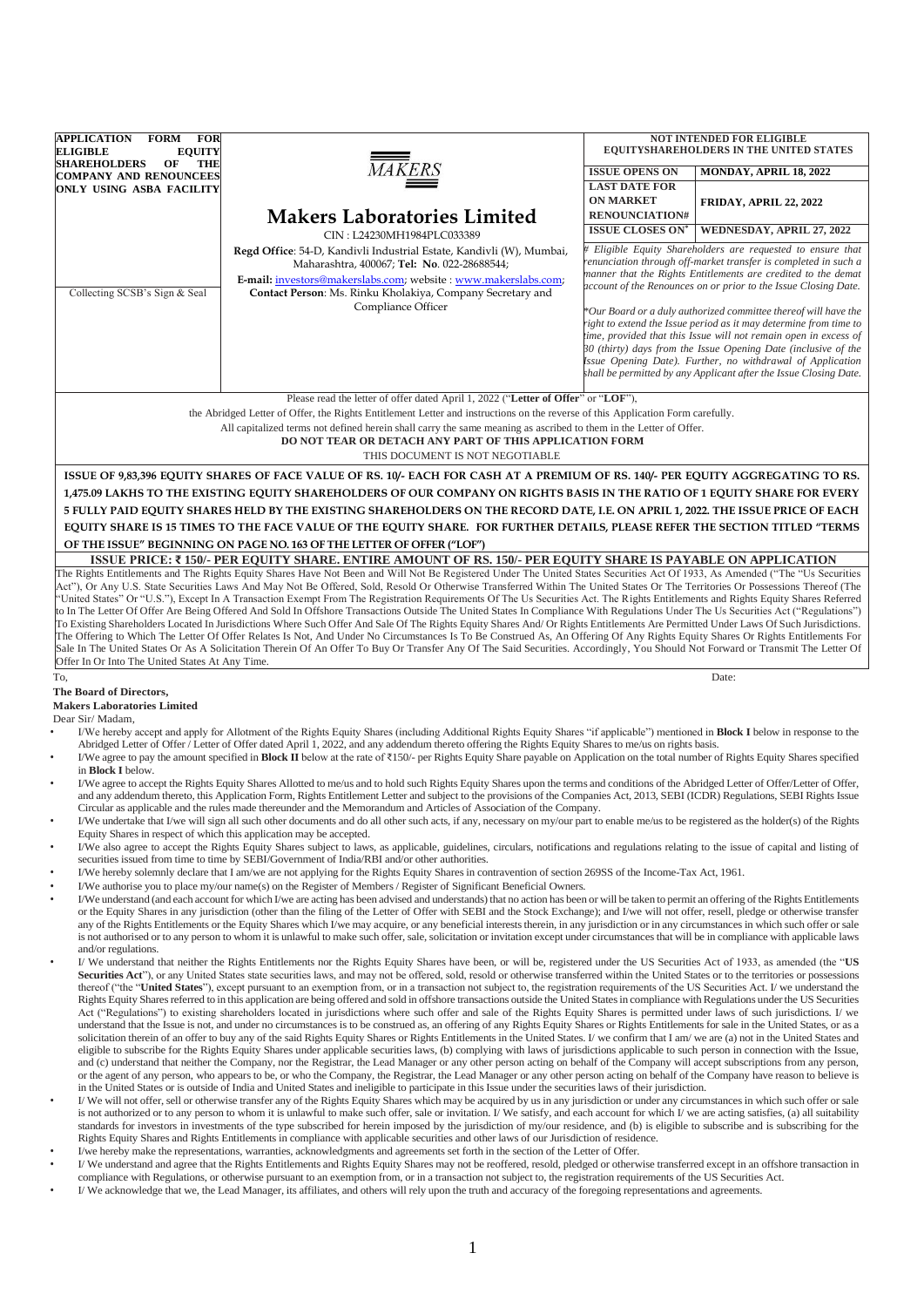| 1. | NAME AND CONTACT DETAILS OFAPPLICANT |  |
|----|--------------------------------------|--|
|    |                                      |  |

| <b>Name of Sole/First Applicant</b>                                                                                                                                                                                                                                                                                                                                                                                                                                                                                                                                                                                                                                                                                                                                                                                                                                                             |  |  |  |  |          |  |            |                             |            |  |  |  |  |                            |  |  |
|-------------------------------------------------------------------------------------------------------------------------------------------------------------------------------------------------------------------------------------------------------------------------------------------------------------------------------------------------------------------------------------------------------------------------------------------------------------------------------------------------------------------------------------------------------------------------------------------------------------------------------------------------------------------------------------------------------------------------------------------------------------------------------------------------------------------------------------------------------------------------------------------------|--|--|--|--|----------|--|------------|-----------------------------|------------|--|--|--|--|----------------------------|--|--|
|                                                                                                                                                                                                                                                                                                                                                                                                                                                                                                                                                                                                                                                                                                                                                                                                                                                                                                 |  |  |  |  |          |  |            |                             |            |  |  |  |  |                            |  |  |
| <b>Name of Second Applicant</b>                                                                                                                                                                                                                                                                                                                                                                                                                                                                                                                                                                                                                                                                                                                                                                                                                                                                 |  |  |  |  |          |  |            |                             |            |  |  |  |  |                            |  |  |
| <b>Name of Third Applicant</b>                                                                                                                                                                                                                                                                                                                                                                                                                                                                                                                                                                                                                                                                                                                                                                                                                                                                  |  |  |  |  |          |  |            |                             |            |  |  |  |  |                            |  |  |
| <b>Indian Address:</b>                                                                                                                                                                                                                                                                                                                                                                                                                                                                                                                                                                                                                                                                                                                                                                                                                                                                          |  |  |  |  |          |  |            |                             |            |  |  |  |  |                            |  |  |
|                                                                                                                                                                                                                                                                                                                                                                                                                                                                                                                                                                                                                                                                                                                                                                                                                                                                                                 |  |  |  |  |          |  |            |                             |            |  |  |  |  |                            |  |  |
| Email ID:                                                                                                                                                                                                                                                                                                                                                                                                                                                                                                                                                                                                                                                                                                                                                                                                                                                                                       |  |  |  |  |          |  |            |                             |            |  |  |  |  |                            |  |  |
| Telephone/Mobile No.                                                                                                                                                                                                                                                                                                                                                                                                                                                                                                                                                                                                                                                                                                                                                                                                                                                                            |  |  |  |  |          |  |            |                             |            |  |  |  |  |                            |  |  |
|                                                                                                                                                                                                                                                                                                                                                                                                                                                                                                                                                                                                                                                                                                                                                                                                                                                                                                 |  |  |  |  |          |  |            |                             |            |  |  |  |  |                            |  |  |
| PERMANENT ACCOUNT NUMBER (PAN)                                                                                                                                                                                                                                                                                                                                                                                                                                                                                                                                                                                                                                                                                                                                                                                                                                                                  |  |  |  |  |          |  |            |                             |            |  |  |  |  |                            |  |  |
| <b>Sole/First Applicant</b>                                                                                                                                                                                                                                                                                                                                                                                                                                                                                                                                                                                                                                                                                                                                                                                                                                                                     |  |  |  |  |          |  |            |                             |            |  |  |  |  |                            |  |  |
| <b>Second Applicant</b>                                                                                                                                                                                                                                                                                                                                                                                                                                                                                                                                                                                                                                                                                                                                                                                                                                                                         |  |  |  |  |          |  |            |                             |            |  |  |  |  |                            |  |  |
| <b>Third Applicant</b>                                                                                                                                                                                                                                                                                                                                                                                                                                                                                                                                                                                                                                                                                                                                                                                                                                                                          |  |  |  |  |          |  |            |                             |            |  |  |  |  |                            |  |  |
| <b>TYPE OF APPLICANTS (Please tick):</b>                                                                                                                                                                                                                                                                                                                                                                                                                                                                                                                                                                                                                                                                                                                                                                                                                                                        |  |  |  |  | Resident |  |            | Non-Resident                |            |  |  |  |  |                            |  |  |
| Note: Allotment of Rights Equity Shares shall be made in dematerialized form only.<br><b>APPLICATION DETAILS</b><br>Rights Equity Shares (Including additional Rights Equity Shares) applied for [Block I]                                                                                                                                                                                                                                                                                                                                                                                                                                                                                                                                                                                                                                                                                      |  |  |  |  |          |  |            |                             |            |  |  |  |  |                            |  |  |
| (In Figures)                                                                                                                                                                                                                                                                                                                                                                                                                                                                                                                                                                                                                                                                                                                                                                                                                                                                                    |  |  |  |  |          |  |            |                             | (In Words) |  |  |  |  |                            |  |  |
|                                                                                                                                                                                                                                                                                                                                                                                                                                                                                                                                                                                                                                                                                                                                                                                                                                                                                                 |  |  |  |  |          |  |            |                             |            |  |  |  |  |                            |  |  |
| Amount blocked (`in figures):                                                                                                                                                                                                                                                                                                                                                                                                                                                                                                                                                                                                                                                                                                                                                                                                                                                                   |  |  |  |  |          |  | (In words) |                             |            |  |  |  |  |                            |  |  |
| <b>ASBA BANK Account</b>                                                                                                                                                                                                                                                                                                                                                                                                                                                                                                                                                                                                                                                                                                                                                                                                                                                                        |  |  |  |  |          |  |            |                             |            |  |  |  |  |                            |  |  |
| No.                                                                                                                                                                                                                                                                                                                                                                                                                                                                                                                                                                                                                                                                                                                                                                                                                                                                                             |  |  |  |  |          |  |            |                             |            |  |  |  |  |                            |  |  |
| Name of ASBA Bank Account Holder: __                                                                                                                                                                                                                                                                                                                                                                                                                                                                                                                                                                                                                                                                                                                                                                                                                                                            |  |  |  |  |          |  |            |                             |            |  |  |  |  |                            |  |  |
| <b>SCSB Name and Address:</b>                                                                                                                                                                                                                                                                                                                                                                                                                                                                                                                                                                                                                                                                                                                                                                                                                                                                   |  |  |  |  |          |  |            |                             |            |  |  |  |  |                            |  |  |
| PAYMENT DETAILS [IN CAPITAL LETTERS]<br>I/We authorise the SCSB to block the amount specified above as part of the ASBA process. I/We confirm that I/we are making the payment towards my/our application through my/<br>our bank account only and not using any third party bank account for making such payment. Further, I/we confirm that the ASBA Account is held in my/our own name.<br>SIGNATURE OF ASBA BANK ACCOUNT HOLDER<br>Sole/First Account Holder<br>Note: Signature(s) as per the specimen recorded with the SCSB. In case of joint shareholders, all the joint shareholders must sign in the same sequence as per specimen recorded<br>with the SCSB.<br><b>SIGNATURE OF APPLICANT(S)</b><br>I/We hereby confirm that I/we have read, understood, and accept the terms and conditions of this Application Form, Rights Entitlement Letter, Abridged Letter of Offer and Letter |  |  |  |  |          |  |            | Second Joint Account Holder |            |  |  |  |  | Third Joint Account Holder |  |  |
| of Offer. I/we hereby confirm that I/we have read the Instructions for filling up this Application Form given overleaf. I/We understand that in case of Allotment of Rights Equity<br>Shares to me/us, my/our beneficiary account as mentioned in this Application Form would get credited to the extent of allotted Rights Equity Shares.                                                                                                                                                                                                                                                                                                                                                                                                                                                                                                                                                      |  |  |  |  |          |  |            |                             |            |  |  |  |  |                            |  |  |

Note: Signature(s) as per the specimen recorded with the Depository. In case of joint shareholders, all the joint shareholders must sign in the same sequence as per specimen recorded with the Depository. *Tear Here* 

| теат пете                                         |  |  |
|---------------------------------------------------|--|--|
| <b>MAKERS LABORATORIES LIMITED – RIGHTS ISSUE</b> |  |  |
| <b>ACKNOWLEDGEMENT SLIP FOR APPLICANT</b>         |  |  |

| <b>Received from</b>         |  |  |  |  |               |     |       |  |  | APPLICATION FORM NO.          |
|------------------------------|--|--|--|--|---------------|-----|-------|--|--|-------------------------------|
| PAN                          |  |  |  |  |               |     |       |  |  |                               |
| DP ID and Client             |  |  |  |  |               |     |       |  |  | Collecting SCSB's Sign & Seal |
| ID                           |  |  |  |  |               |     |       |  |  |                               |
| Amount blocked (`in figures) |  |  |  |  | Bank &        |     |       |  |  |                               |
|                              |  |  |  |  | <b>Branch</b> |     |       |  |  |                               |
| <b>ASBA Account No.</b>      |  |  |  |  |               |     |       |  |  | Date                          |
| Tel. / Mobile No.            |  |  |  |  |               |     | Email |  |  |                               |
|                              |  |  |  |  |               | Id: |       |  |  |                               |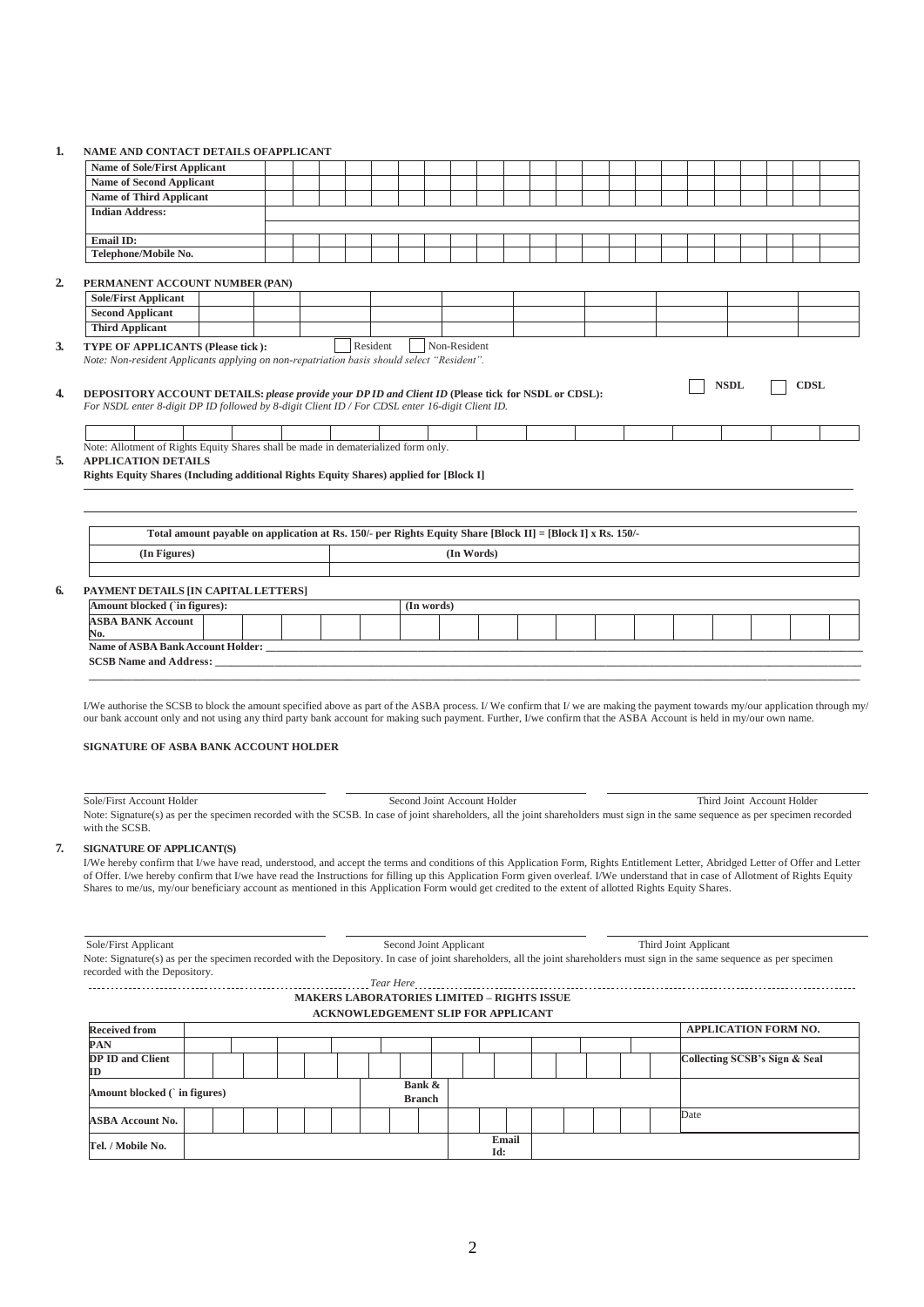## **GENERAL INSTRUCTIONS**

- a) Please read the instructions printed on the Application Form carefully.<br>b) The Application Form can be used by both the Eligible Equity Shareho
- b) The Application Form can be used by both the Eligible Equity Shareholders and the Renouncees.<br>
c) Please read the Letter of Offer, and any addenda thereto carefully to understand the Application
- Please read the Letter of Offer, and any addenda thereto carefully to understand the Application process and applicable settlement process. All references in this Application Form to the "Abridged Letter of Offer" are to the Abridged Letter of Offer read together with the Letter of Offer and any addenda thereto. For accessing the Letter of Offer, the Abridged Letter of Offer, and any addenda thereto and the Application Form, please refer to the links provided below on page 4 of this Application Form.
- d) **In accordance with Regulation 76 of the SEBI (ICDR) Regulations, SEBI Rights Issue Circulars and ASBA Circulars, all Investors desiring to make an Application in this Issue are mandatorily required to use the ASBA process. Investors should carefully read the provisions applicable to such Applications before making their Application through ASBA. For details, see "Procedure for Application through the ASBA Process" on page 181 of the Letter of Offer.**
- e) Applications should be submitted to the Designated Branch of the SCSB or made online/electronic through the website of the SCSBs (if made available by such SCSB) for authorising such SCSB to block Application Money payable on the Application in their respective ASBA Accounts. Please note that on the Issue Closing Date for Applications through ASBA process will be uploaded until 5.00 p.m. (Indian Standard Time) or such extended time as permitted by the Stock Exchange.
- f) Please note that in accordance with Regulation 77A of the SEBI (ICDR) Regulations read with the SEBI Rights Issue Circulars, the credit of Rights Entitlements and Allotment of Rights Equity Shares shall be made in dematerialised form only. Accordingly, Eligible Equity Shareholders holding Equity Shares in physical form as on Record Date and desirous of subscribing to Rights Equity Shares in this Issue are advised to furnish the details of their demat account to the Registrar or our Company at least two Working Days prior to the Issue Closing Date, to enable the credit of their Rights Entitlements in their respective demat accounts at least one day before the Issue Closing Date. For further details, see "Procedure for Application" beginning on page 179 of the Letter of Offer.
- g) Application should be complete in all respects. The Application Form found incomplete with regard to any of the particulars required to be given therein, and/or which are not completed in conformity with the terms of the Letter of Offer, the Abridged Letter of Offer, the Rights Entitlement Letter and the Application Form are liable to be rejected. **The Application Form must be filled in English.**
- h) An Investor, wishing to participate in this Issue through the ASBA facility, is required to have an ASBA enabled bank account with an SCSB, prior to making the Application and is required to provide necessary details, including details of the ASBA Account, authorizing the SCSB to block an amount equal to the Application Money in the ASBA Account mentioned in the Application Form. **Please note that only those Investors who have a demat account can apply through ASBA facility.**
- i) In case of non-receipt of Application Form, Application can be made on plain paper mentioning all necessary details as mentioned under the section "- Application on Plain Paper under ASBA process" on page 183 of the Letter of Offer.
- j) An Eligible Equity Shareholder shall submit the plain paper Application to the Designated Branch of the SCSB for authorising such SCSB to block Application Money in the said bank account maintained with the same SCSB. **Applications on plain paper will not be accepted from any address outside India.**
- k) Applications should not be submitted to the Bankers to the Issue or Escrow Collection Bank (assuming that such Escrow Collection Bank is not an SCSB), our Company or the Registrar or the Lead Manager.
- l) All Applicants, and in the case of Application in joint names, each of the joint Applicants, should mention their PAN allotted under the Income-tax Act, irrespective of the amount of the Application. Except for Applications on behalf of the Central or the State Government, the residents of Sikkim and the officials appointed by the courts, **Applications without PAN will be considered incomplete and are liable to be rejected. With effect from August 16, 2010, the demat accounts for Investors for which PAN details have not been verified shall be "suspended for credit" and no Allotment and credit of Rights Equity Shares pursuant to this Issue shall be made into the accounts of such Investors. Further, in case of Application in joint names, each of the joint Applicants should sign the Application Form.**
- m) In case of Application through ASBA facility, all payments will be made only by blocking the amount in the ASBA Account. **Cash payment or payment by cheque or demand draft or pay order or NEFT or RTGS or through any other mode is not acceptable for application through ASBA process.** In case payment is made in contravention of this, the Application will be deemed invalid and the Application Money will be refunded and no interest will be paid thereon.
- n) For physical Applications through ASBA at Designated Branches of SCSB, signatures should be either in English or Hindi or in any other language specified in the Eighth Schedule to the Constitution of India. Signatures other than in any such language or thumb impression must be attested by a Notary Public or a Special Executive Magistrate under his/her official seal. The Investors must sign the Application as per the specimen signature recorded with the SCSB.
- o) In case of joint holders and physical Applications through ASBA process, all joint holders must sign the relevant part of the Application Form in the same order and as per the specimen signature(s) recorded with the SCSB. In case of joint Applicants, reference, if any, will be made in the first Applicant's name and all communication will be addressed to the first Applicant.
- p) All communication in connection with Application for the Rights Equity Shares, including any change in address of the Eligible Equity Shareholders should be addressed to the Registrar prior to the date of Allotment in this Issue quoting the name of the first/sole Applicant, folio numbers/DP ID and Client ID and Application Form number, as applicable. In case of any change in address of the Eligible Equity Shareholders, the Eligible Equity Shareholders should also send the intimation for such change to the respective depository participant, or to our Company or the Registrar in case of Eligible Equity Shareholders holding Equity Shares in physical form.
- q) Only Eligible Equity Shareholders who are eligible to subscribe for Rights Entitlement and Rights Equity Shares in their respective jurisdictions under applicable securities laws are eligible to participate.
- r) Only the Investors holding Equity Shares in demat form or the Physical Shareholders who furnish the details of their demat accounts to the Registrar not later than two Working Days prior to the Issue Closing Date, are eligible to participate through the ASBA process. In accordance with the SEBI Rights Issue Circulars, the Eligible Equity Shareholders, who hold Equity Shares in physical form as on Record Date and who have not furnished the details of their demat account to the Registrar or our Company at least two Working Days prior to the Issue Closing Date shall not be eligible to apply in this Rights Issue.
- s) Please note that ASBA Applications may be submitted at all designated branches of the SCSBs available on the SEBI website at https://www.sebi.gov.in/sebiweb/other/OtherAction.do?doRecognisedFpi=yes&intmId=34, updated from time to time, or at such other website as may be prescribed by SEBI from time to time. In addition, Applicants should consult with the relevant SCSB to ensure that there is no statutory / regulatory action restricting the Application being submitted through them.
- t) Investors are required to ensure that the number of Rights Equity Shares applied for by them do not exceed the prescribed limits under the applicable law.<br>The Investors shall submit only one Application Form for the Rig
- The Investors shall submit only one Application Form for the Rights Entitlements available in a particular demat account. In case of Investors who have provided details of demat account in accordance with the SEBI (ICDR) Regulations such the Investors will have to apply for the Rights Equity Shares from the same demat account in which they are holding the Rights Entitlements and in case of multiple demat accounts; the Investors are required to submit a separate Application Form for each demat account.
- v) **Please note that Applications without depository account details or PAN or Application Forms without depository account details shall be treated as incomplete and shall be rejected.**
- w) Our Company reserves the right to treat as invalid any Application Form which: (i) appears to our Company or its agents to have been executed in, electronically transmitted from or dispatched from the United States or other jurisdictions where the offer and sale of the Rights Equity Shares and/ or the Rights Entitlements is not permitted under laws of such jurisdictions; (ii) does not include the relevant certifications set out in the Application Form, including to the effect that the person submitting and/or renouncing the Application Form is not in the United States and eligible to subscribe for the Rights Equity Shares and/ or the Rights Entitlements under applicable securities laws, and such person is complying with laws of jurisdictions applicable to such person in connection with this Issue; or (iii) where either a registered Indian address is not provided or where our Company believes acceptance of such Application Form may infringe applicable legal or regulatory requirements; and our Company shall not be bound to issue or allot any Rights Equity Shares and/ or Rights Entitlements in respect of any such Application Form.
- x) **PLEASE NOTE THAT CREDIT OF THE RIGHTS ENTITLEMENTS IN THE DEMAT ACCOUNT DOES NOT, PER SE, ENTITLE THE INVESTORS TO THE RIGHTS EQUITY SHARES AND THE INVESTORS HAVE TO SUBMIT APPLICATION FOR THE RIGHTS EQUITY SHARES ON OR BEFORE THE ISSUE CLOSING DATE AND MAKE PAYMENT OF THE APPLICATION MONEY. FOR DETAILS, SEE "TERMS OF THE ISSUE - PROCEDURE FOR APPLICATION" ON PAGE 179 of the Letter of Offer.**
- y) In place of Application number, Investors can mention the reference number of the e-mail received from Registrar informing about their Rights Entitlement or last eight digits of the demat account. Alternatively, SCSBs may mention their internal reference number in place of application number.
- z) **Please note that the Rights Entitlements which are neither renounced nor subscribed by the Investors on or before the Issue Closing Date shall lapse and shall be extinguished after the Issue Closing Date.**